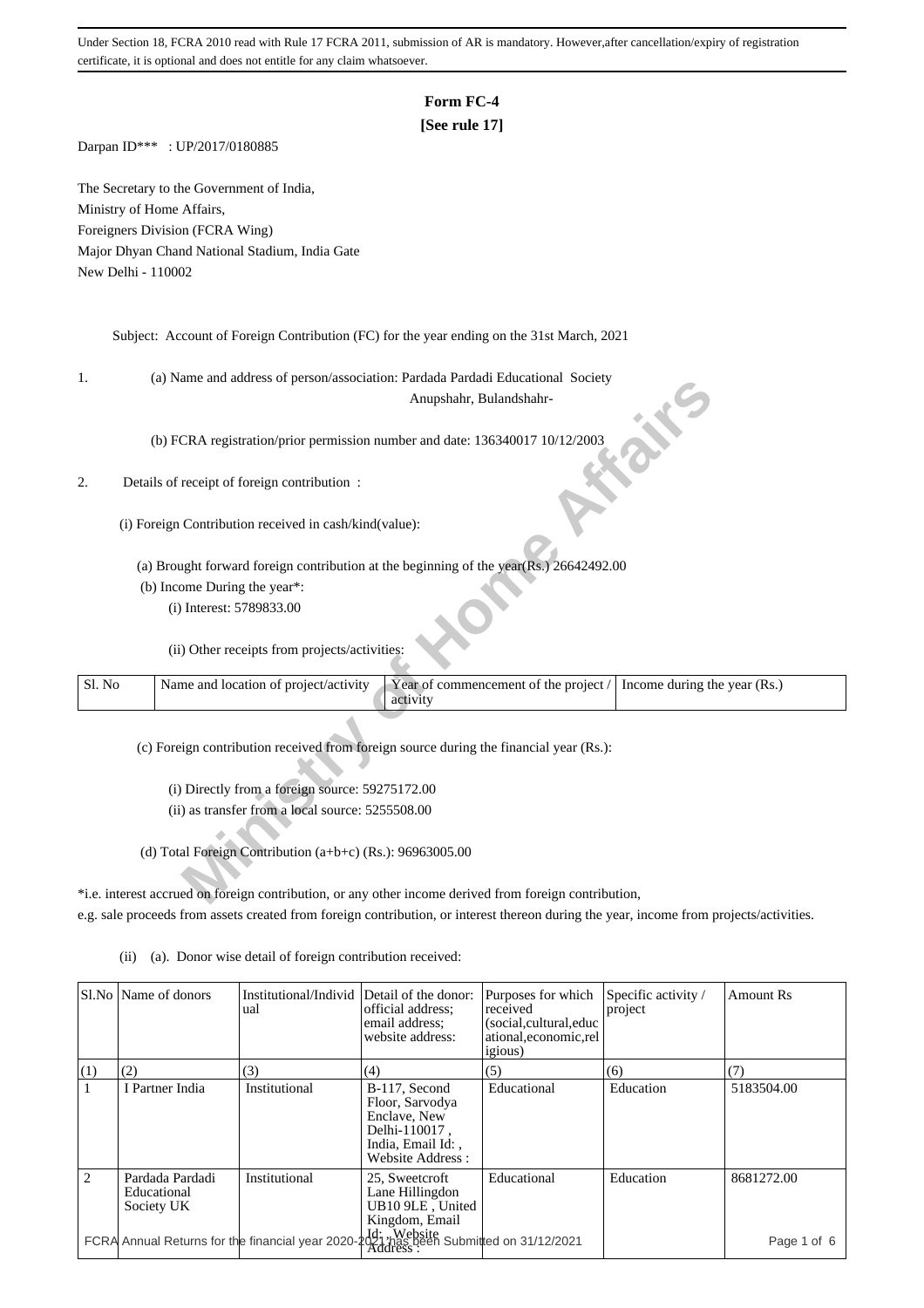|                | Sl.No Name of donors                                                                                        | Institutional/Individ<br>ual | Detail of the donor:<br>official address;<br>email address;<br>website address:                                                                                                           | Purposes for which<br>received<br>(social,cultural,educ<br>ational, economic, rel | Specific activity /<br>project | <b>Amount Rs</b>          |
|----------------|-------------------------------------------------------------------------------------------------------------|------------------------------|-------------------------------------------------------------------------------------------------------------------------------------------------------------------------------------------|-----------------------------------------------------------------------------------|--------------------------------|---------------------------|
| $\mathfrak{Z}$ | <b>ELSEVIER LTD</b>                                                                                         | Institutional                | United State of<br>America, United<br>States of America,<br>Email Id:, Website<br>Address:                                                                                                | igious)<br>Educational                                                            | Education                      | 100610.00                 |
| $\overline{4}$ | <b>UK</b> Online Giving<br>Foundation                                                                       | Institutional                | UK, United<br>Kingdom, Email<br>Id: , Website<br>Address:                                                                                                                                 | Educational                                                                       | Education                      | 4621.00                   |
| 5              | POSITIVE AND<br><b>PROGRESSIVE</b><br><b>EDUCATIONAL</b><br><b>SUPPORT</b><br><b>CANADA</b>                 | Institutional                | 90 WINGHS<br>ROAD, SUITE<br>204A VAUGHAN,<br>ON L4L 6A9,<br>Canada, Email Id:,<br>Website Address:                                                                                        | Educational                                                                       | Education                      | 6960000.00                |
| 6              | <b>PARDADA</b><br><b>PARDADI</b><br><b>EDUCATIONAL</b><br><b>SOCIETY INC</b>                                | Institutional                | 9219 BRIARY LN,<br>FAIR FAX, VA<br>22031, United<br>States of America,<br>Email Id:, Website<br>Address:                                                                                  | Educational                                                                       | Education                      | 34522877.00               |
| 7              | <b>MILAAP SOCIAL</b><br><b>VENTURES USA</b>                                                                 | Institutional                | USA, United<br>States of America,<br>Email Id:, Website<br>Address:                                                                                                                       | Educational                                                                       | Education                      | 34416.00                  |
| 8              | Milaap Social<br>Ventures India Pvt<br>Ltd                                                                  | Institutional                | No. 57, 1st floor,<br>3rd Phase, Sarakki<br>Industrial Area,,<br>Above Corporation<br>Bank, J P Nagar,<br>Bengaluru,<br>Karnataka 560078,<br>India, Email Id:,<br><b>Website Address:</b> | Educational                                                                       | Education                      | 45987.00                  |
| 9              | <b>M NIGHT</b><br><b>SHYAMLAN</b><br><b>FOUNDATION</b><br><b>INC</b>                                        | Institutional                | <b>18 CAMPUS</b><br><b>BLVD STE100</b><br><b>NEWTOWN</b><br><b>SQUARE PA</b><br>19073-3240,<br>United States of<br>America, Email Id:<br>, Website Address :                              | Educational                                                                       | Education                      | 1070485.00                |
| 10             | <b>TIKKU</b><br><b>KAUSHAL</b>                                                                              | Individual                   | HONG KONG.<br>China, Email Id:,<br>Website Address:                                                                                                                                       | Educational                                                                       | Education                      | 110000.00                 |
| 11             | <b>TIKKU</b><br><b>KAUSHAL</b>                                                                              | Individual                   | HONG KONG,<br>China, Email Id:,<br>Website Address:                                                                                                                                       | Educational                                                                       | Education                      | 100000.00                 |
| 12             | <b>India Development</b><br>Service                                                                         | Institutional                | 525 Jackson Blvd<br>Oak Park IL 60304<br>, United States of<br>America, Email Id:<br>, Website Address:                                                                                   | Educational                                                                       | Education                      | 292040.00                 |
| 13             | <b>INDIA</b><br><b>DEVELOPMENT</b><br><b>AND RELIEF</b><br>FUND                                             | Institutional                | 5821 MOSSROCK<br><b>DRIVE NORTH</b><br>BETHESDA, MD<br>20852-3238,<br>United States of<br>America, Email Id:<br>, Website Address:                                                        | Educational                                                                       | Education                      | 738500.00                 |
| 14             | I Partner India UK                                                                                          | Institutional                | 5 Torrens Street<br>EC1V 1NQ<br>London 1, United<br>Kingdom, Email<br>Id: , Website<br>Address:                                                                                           | Educational                                                                       | Education                      | 1660351.00                |
| 15             | Chirag Foundation<br>FCRA Annual Returns for the financial year 2020-202Y PASTE Adds Entitled on 31/12/2021 | Institutional                | 265 Kimball RD<br>Carlisle MA<br>01741-1037,<br>United States of<br>America, Email Id:                                                                                                    | Educational                                                                       | Education                      | 5000000.00<br>Page 2 of 6 |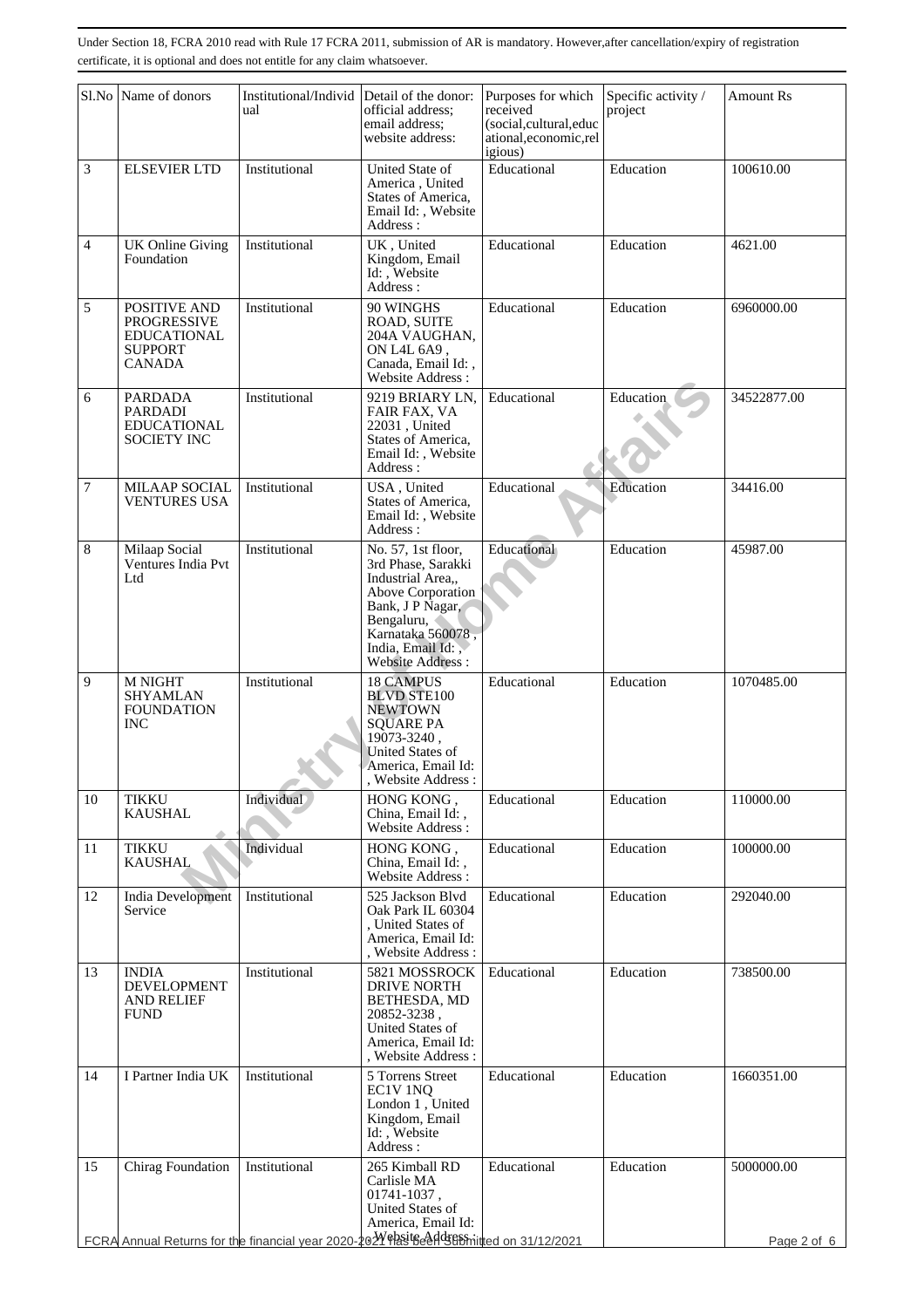|    | SLNo Name of donors | Institutional/Individ Detail of the donor:<br>ual | official address;<br>email address:<br>website address:                                                                                                                        | Purposes for which<br>received<br>(social, cultural, educ<br>ational, economic, rel<br><i>igious</i> ) | Specific activity /<br>project | Amount Rs |
|----|---------------------|---------------------------------------------------|--------------------------------------------------------------------------------------------------------------------------------------------------------------------------------|--------------------------------------------------------------------------------------------------------|--------------------------------|-----------|
| 16 | Give Foundation     | Institutional                                     | 1st Floor, Rigel,<br>No. 19.<br>Marathahalli Outer<br>Ring Road,<br>Doddanekundi.<br>Marathahalli,<br>Bengaluru,<br>Karnataka 560037,<br>India, Email Id:,<br>Website Address: | Educational                                                                                            | Education                      | 26017.00  |

 (b) Cumulative purpose-wise (social, cultural, educational, economic, religious) amount of all foreign contribution donations received:

| 01.37<br>SI.NO | -<br>Jurnose            | າດາມ                                          |
|----------------|-------------------------|-----------------------------------------------|
|                | $\blacksquare$<br>uona. | $\Omega$<br>72.UU<br>$\overline{\phantom{a}}$ |

## 3. Details of Utilisation of foreign contribution:

| received:    |                                                                                                                                                                 |           |                         |                                                                          |             |                                                                                                       |          |         |         |                                                                                                                                             |
|--------------|-----------------------------------------------------------------------------------------------------------------------------------------------------------------|-----------|-------------------------|--------------------------------------------------------------------------|-------------|-------------------------------------------------------------------------------------------------------|----------|---------|---------|---------------------------------------------------------------------------------------------------------------------------------------------|
| Sl.No        | Purpose                                                                                                                                                         |           |                         |                                                                          | Amount      |                                                                                                       |          |         |         |                                                                                                                                             |
| $\mathbf{1}$ | Educational                                                                                                                                                     |           |                         |                                                                          | 59275172.00 |                                                                                                       |          |         |         |                                                                                                                                             |
| 3.           | Details of Utilisation of foreign contribution:<br>(a) Details of activities/projects for which foreign contribution has been received and utilised (in rupees) |           |                         |                                                                          |             |                                                                                                       |          |         |         |                                                                                                                                             |
| Sl. No.      | Name of<br>project/acti ocation<br>vity                                                                                                                         | Address/L | <b>Previous Balance</b> |                                                                          |             | Receipt during the year                                                                               | Utilised |         |         |                                                                                                                                             |
|              |                                                                                                                                                                 |           | In cash                 | In Kind                                                                  | In cash     | In Kind                                                                                               | In cash  | In Kind | In cash | In Kind                                                                                                                                     |
| (1)          | (2)                                                                                                                                                             | (3)       | (4)                     | (5)                                                                      | (6)         | (7)                                                                                                   | (8)      | (9)     | (10)    | (11)                                                                                                                                        |
| :6107937.00  | (b) Details of utilisation of foreign contribution:                                                                                                             |           |                         |                                                                          |             | (i) Utilisation** for projects as per aims and objectives of the person/association(Rs.): 33478137.00 |          |         |         | (ii) Total administrative expenses as provided in rule 5 of the Foreign Contribution (Regulation) Rules, 2011 (Rs.)                         |
|              |                                                                                                                                                                 |           |                         | (iii) Total utilisation of foreign contribution (Rs.) (i+ii):39586074.00 |             |                                                                                                       |          |         |         | ** It is affirmed that the utilisation of foreign contribution is not in contravention of the provisions contained in the Foreign           |
|              | the acceptance of foreign contribution is not likely to affect prejudicially:                                                                                   |           |                         |                                                                          |             |                                                                                                       |          |         |         | Contribution(Regulation) Act, 2010 (42 of 2010) and more particularly in section 9 and section 12 of the Act which, inter-alia, states that |
|              |                                                                                                                                                                 |           |                         |                                                                          |             |                                                                                                       |          |         |         |                                                                                                                                             |

(A) the soverignty and integrity of india; or.

(B) the security, strategic, scientific or economic interest of the state; or

(C) the public interest; or

(D) freedom or fairness of election to any Legistature; or

(E) friendly relations with any foreign state; or

(F) harmony between religious, racial, social, lingusitic or relgional groups, castes or communities.

| Sl. No. | Name of project/activity                                                              | Details of fresh assets                        | Objective of<br>acquiring fresh<br>assets | Cost of fresh assets<br>(In Rs.) |
|---------|---------------------------------------------------------------------------------------|------------------------------------------------|-------------------------------------------|----------------------------------|
| (i)     | Creation of movable assests                                                           | Vehicles, electric and office equipment<br>etc | Education                                 | 4161145.00                       |
| (ii)    | Creation of Immovable assests                                                         | Buildings etc                                  | Education                                 | 4317881.00                       |
|         | FCRA Ann Latateurns for the financial year 2020-2021 has been Submitted on 31/12/2021 |                                                |                                           | 84790 <sup>p</sup> 6003 of 6     |

### (c) Total purchase of fresh assets (Rs.)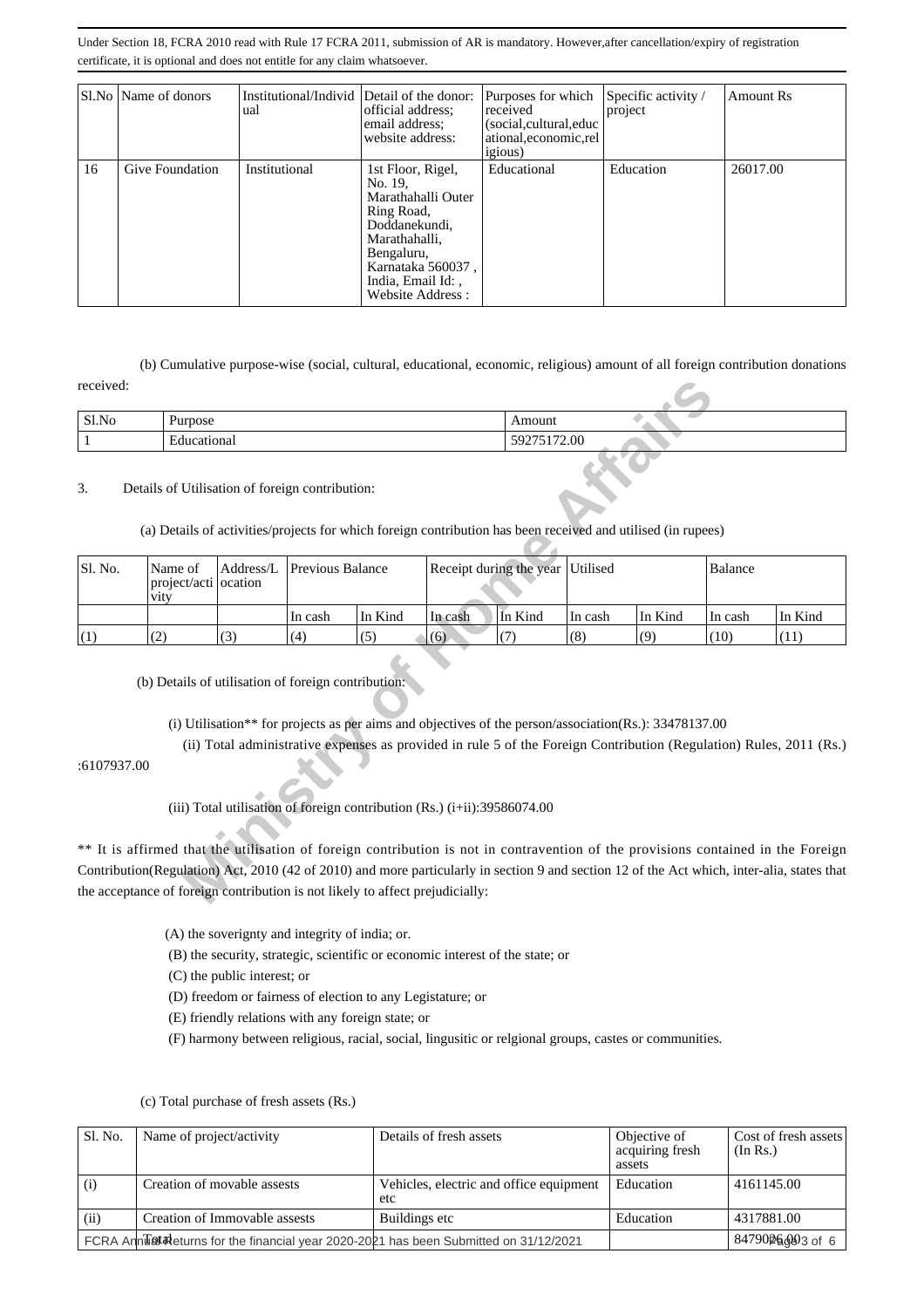(d) Foreign contribution transferred to other person/associations before 29.09.2020 (The Foreign Contribution (Regulation) Amendment Act, 2020):

| $\sim$ $\sim$<br>Sl.<br>No. | association<br>$\sim$ Name<br>'son<br>זר | Date<br>. | Purpose | .moun |
|-----------------------------|------------------------------------------|-----------|---------|-------|
|                             | $\sqrt{2}$<br>╰                          |           |         | . J   |

### (e) Total utilisation in the year (Rs.)(b+c+d) 48065100.00

#### 4. Details of unutilised foreign contribution:

(i) Total foreign contribution invested in term Deposits (Rs.):

| Sr. No.                                                                                                             | Details                                                                                                                                                                                                                                                                                                                                                                   |                     |     | Total(in Rs.)          |     |                |                            |  |  |  |  |
|---------------------------------------------------------------------------------------------------------------------|---------------------------------------------------------------------------------------------------------------------------------------------------------------------------------------------------------------------------------------------------------------------------------------------------------------------------------------------------------------------------|---------------------|-----|------------------------|-----|----------------|----------------------------|--|--|--|--|
| (i)                                                                                                                 | Opening Balance of FD                                                                                                                                                                                                                                                                                                                                                     |                     |     | 39225127.00            |     |                |                            |  |  |  |  |
| (ii)                                                                                                                | FD made during the year                                                                                                                                                                                                                                                                                                                                                   |                     |     | 28006184.00            |     |                |                            |  |  |  |  |
| (iii)                                                                                                               | Less: realisation of previous FD                                                                                                                                                                                                                                                                                                                                          |                     |     | 7825088.00             |     |                |                            |  |  |  |  |
|                                                                                                                     | Closing balance of FD                                                                                                                                                                                                                                                                                                                                                     |                     |     | 59406223.00            |     |                |                            |  |  |  |  |
| 5.<br>6.                                                                                                            | (ii) Balance of unutilised foreign contribution, in cash/bank, at the end of the year(Rs):<br>$(a)$ Cash in hand: $0.00$<br>(b) in FC designated bank account: 90104.00<br>(c) in utilisation bank account(s): $8170706.00$<br>Details of foreigners as Key functionary/working/associated: 0<br>Details of land and building remained unutilised for more than two year: |                     |     |                        |     |                |                            |  |  |  |  |
| Sl. No.                                                                                                             | Location of land and building                                                                                                                                                                                                                                                                                                                                             | Year of acquisition |     | Purpose of acquisition |     |                | Reason of unutilisation    |  |  |  |  |
| (1)                                                                                                                 | (2)                                                                                                                                                                                                                                                                                                                                                                       | (3)                 | (4) |                        |     | (5)            |                            |  |  |  |  |
| (7)                                                                                                                 | (a) Details of FCRA Account for receipt of foreign contribution (As on 31st March of the year ending):                                                                                                                                                                                                                                                                    |                     |     |                        |     |                |                            |  |  |  |  |
| Name of the<br>Phone No.<br><b>Branch Address</b><br>e-mail<br>Bank<br>With pincode)                                |                                                                                                                                                                                                                                                                                                                                                                           |                     |     | <b>IFSC Code</b>       |     | Account number | Date of Opening<br>Account |  |  |  |  |
| (3).<br>(4)<br>(1)<br>(2)                                                                                           |                                                                                                                                                                                                                                                                                                                                                                           |                     |     | (5)                    | (6) |                | (7)                        |  |  |  |  |
| <b>STATE BANK</b><br>11Sansad Marg,<br>011-23374390<br>fcra.00691@sbi.c<br>New Delhi 110<br>OF INDIA<br>o.in<br>001 |                                                                                                                                                                                                                                                                                                                                                                           |                     |     | SBIN0000691            |     | XXXXXXX4452    | 20/03/2021                 |  |  |  |  |

- (a) Cash in hand: 0.00
- (b) in FC designated bank account: 90104.00
- (c) in utilisation bank account(s): 8170706.00
- 5. Details of foreigners as Key functionary/working/associated: 0
- 6. Details of land and building remained unutilised for more than two year:

| $\sim$ $\sim$<br>N <sub>O</sub><br>21. | <br>-lanc<br>anc<br>ocation<br>ıldıng<br>. bur'<br>- OT | $\mathbf{r}$<br>ear<br>acquisition<br>- OT | Purpose<br>acquisition<br>ОŤ | $\sim$<br>Reason<br>unutilisation<br>ΩŤ |
|----------------------------------------|---------------------------------------------------------|--------------------------------------------|------------------------------|-----------------------------------------|
|                                        | $\sqrt{2}$<br>᠂                                         | $\sim$<br>$\sim$                           |                              | . .                                     |

| Name of the<br>Bank           | <b>Branch Address</b><br>With pincode) | Phone No.    | e-mail                               | <b>IFSC</b> Code | Account number        | Date of Opening<br><b>Account</b> |
|-------------------------------|----------------------------------------|--------------|--------------------------------------|------------------|-----------------------|-----------------------------------|
|                               | (2)                                    | (3).         | (4)                                  | ( ن              | (6)                   |                                   |
| <b>STATE BANK</b><br>OF INDIA | 11Sansad Marg.<br>New Delhi 110<br>001 | 011-23374390 | fcra.00691@sbi.c SBIN0000691<br>0.1n |                  | XXXXXX4452 20/03/2021 |                                   |

(b) Details of another FCRA Account(if any,) for keeping or utilising (As on 31st March of the year ending)

| Name of the Bank                            | Branch<br><b>Address</b> (with Pin<br>code)                  | Phone No.    | e-mail                              | <b>IFSC Code</b> | <b>Account Number</b> | Date of Opening<br>Account |
|---------------------------------------------|--------------------------------------------------------------|--------------|-------------------------------------|------------------|-----------------------|----------------------------|
| (1)                                         | (2)                                                          | (3)          | (4)                                 | (5)              | (6)                   | (7)                        |
| STANDARD<br><b>CHARTERED</b><br><b>BANK</b> | 10 Sansad Marg,<br>Delhi-110001 NEW<br>DELHI DELHI<br>110001 | 011-23406260 | rekha.singla@sbi.c<br><sub>om</sub> | SCBL0036027      | 52510197899           | 01/02/2003                 |

 <sup>(</sup>c) Details of all utilisation bank accounts (if any) for utilisation of Foregin Contribution (As on 31st March of the year ending):

| Name of the  | Branch Address(                                  | Phone No.  | E-mail                                                | <b>IFSC</b> Code | Account No. | Date of Opening     |
|--------------|--------------------------------------------------|------------|-------------------------------------------------------|------------------|-------------|---------------------|
| Bank<br>FOPA | With pincode)                                    | 0.00000011 |                                                       | AA/ADOOA         |             | Account             |
|              | <b>FURA ANNUAL REQUIS TOF THE INTERNATIVE AT</b> |            | <u>ZUZU-ZUZ ETIJAS DEEIT SUDITIITIEU UITS IZTZUZT</u> |                  | (б          | aue <del>4</del> or |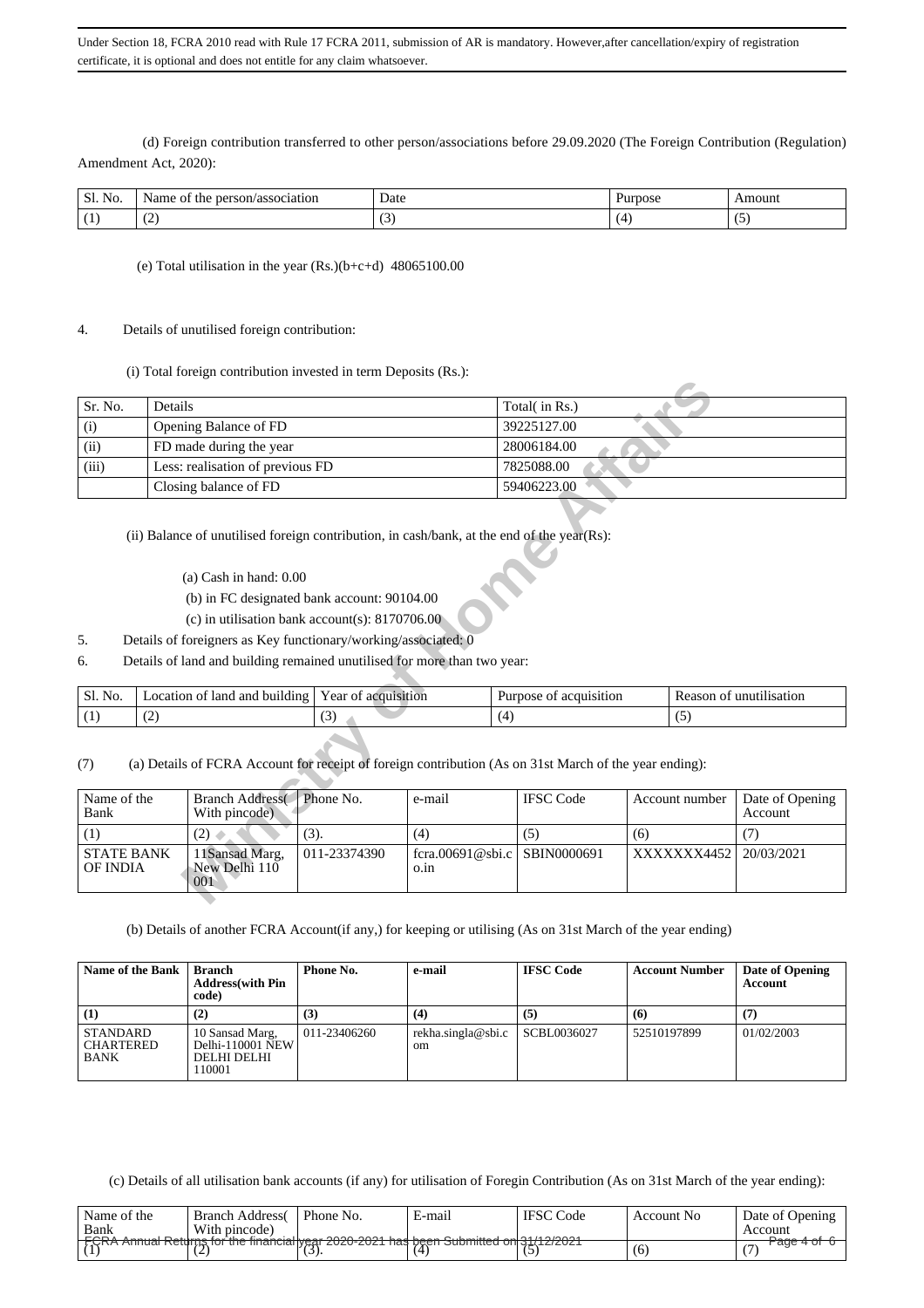| Name of the<br>Bank | <b>Branch Address</b><br>With pincode)                                       | Phone No.   | E-mail                                      | <b>IFSC</b> Code | Account No        | Date of Opening<br>Account |
|---------------------|------------------------------------------------------------------------------|-------------|---------------------------------------------|------------------|-------------------|----------------------------|
| <b>RBL BANK</b>     | Ground Floor,<br>M-6 Hauze Khas,<br>New Delhi, NEW<br>DELHI, Delhi,<br>Delhi | 01142556622 | kamal.lakhera@r   RATN0000141<br>blbank.com |                  | XXXXXXXX55<br>-61 | 12/05/2017                 |

8 \*Whether during the period under report:

| (i)                | any foreign contribution was transferred to any FCRA registered association?                                                                                      | No             |
|--------------------|-------------------------------------------------------------------------------------------------------------------------------------------------------------------|----------------|
| (ii)               | any foreign contribution was transferred to any Non FCRA registered<br>association?                                                                               | N <sub>0</sub> |
| (iii)              | any functionary of the Association has been prosecuted or convicted under the<br>law of the land?                                                                 | N <sub>0</sub> |
| (iv)               | any asset created out of foreign contribution is registered in names other than the No<br>name of Association?                                                    |                |
| (v)                | any domestic contribution has been created in any FCRA Account?                                                                                                   | No             |
| (vi)               | the Association has received any foreign Contribution in an account other than<br>the designated FCRA receipt Account?                                            | No             |
| (vii)              | the Association has utilised foreign contribution for any purpose other than the<br>defined purposes in the FCRA certificate of registration or prior permission? | No             |
| (viii)             | the Association has invested any foreign contribution in any speculative activity<br>as defined in rule 4 of the Foreign Contribution (Regulation) Rules, 2011?   | N <sub>0</sub> |
| (ix)               | the Association or any of its functionary/office bearer has violated any of the<br>conditions as enumerated under sub-section (4) of section 12 of the Act?       | No             |
| (x)                | the Association has made expenditure on Administrative expenses exceeding 20<br>per cent of the foreign contribution received?                                    | No             |
| $(x_i)$            | any fixed asset acquired out of foreign contribution has been sold out?                                                                                           | N <sub>0</sub> |
| (xii)              | sale proceed of above fixed asset has been diverted / has not been deposited in<br>FCRA Account?                                                                  | No             |
| (xiii)             | any FD proceeds has been credited in any account other than FCRA Account?                                                                                         | No             |
| (xiv)              | any organization/entity not belonging to the Association is being<br>managed/financially supported by the Association?                                            | No             |
| $\left( xy\right)$ | the Association has utilised any foreign contribution outside India?                                                                                              | N <sub>0</sub> |
|                    |                                                                                                                                                                   |                |
| *Note:             | Wherever the answer of above question is in 'yes', brief details must be provided.                                                                                |                |
|                    | <b>Declaration</b>                                                                                                                                                |                |
|                    |                                                                                                                                                                   |                |
|                    | I/We LOKENDER PAL SINGH hereby declare that the above particulars furnished by me are true and correct                                                            |                |
|                    | I also affirm that the receipt of foreign contribution and its utilisation have not been violative of any of the prov                                             |                |
|                    | Contribution (Regulation) Act, 2010 (42 of 2010), and the rules, notifications or orders issued thereunder from                                                   |                |

#### **Declaration**

I also affirm that the receipt of foreign contribution and its utilisation have not been violative of any of the provisions of the Foreign Contribution (Regulation) Act, 2010 (42 of 2010), and the rules, notifications or orders issued thereunder from time to time and the foreign contribution was utilised for the purpose(s) for which the person/association was granted registration/prior permission by the Central Government.

foller de )

LOKENDER PAL SINGH [Name of the Chief Functionary (President)

#### (Seal of the Association)